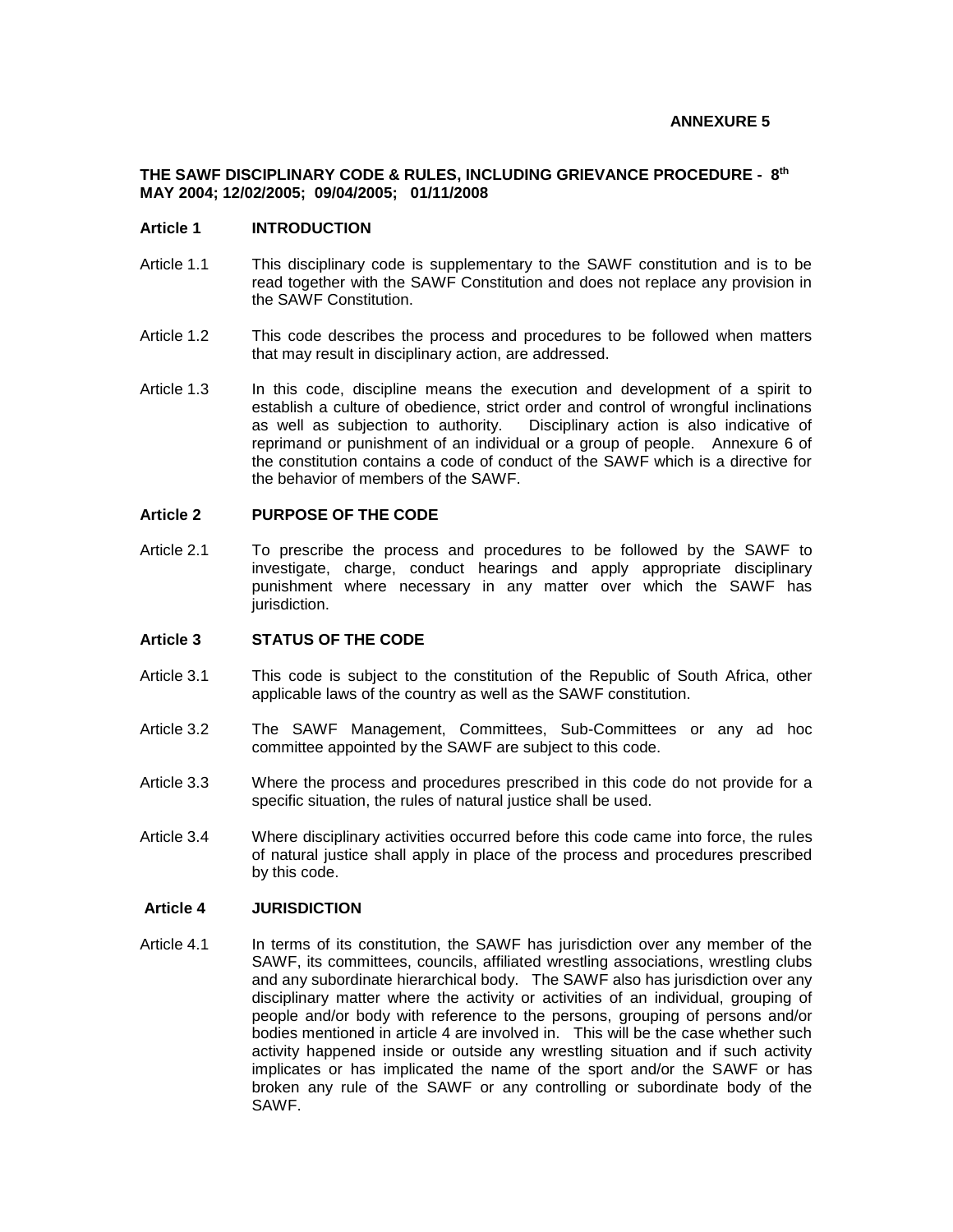- Article 4.2 The SAWF, or any committee appointed by it, has the authority to investigate, prosecute, adjudicate and if found guilty, to punish any person, grouping of people and/or bodies referred to in article 4.1, in one or more of the following way(s):
- Article 4.2.1 warning and/or reprimand;
- Article 4.2.2 suspension of benefits;
- Article 4.2.3 degrading of a member's appropriate grading;
- Article 4.2.4 temporary suspension for a specific period;
- Article 4.2.5 permanent suspension of:
- Article 4.2.5.1 specific membership as for example official, coach, wrestler or administrator;
- Article 4.2.5.2 as member of the SAWF;
- Article 4.3 Banning or restricted participation and/or attendance of SAWF or any of its subordinate body's activities;
- Article 4.4 Any other appropriate punishment in the specific circumstances, to the judgment of the SAWF or its designated committee;

including:

- Article 4.5 The authority to suspend such punishment or certain provisions for a specific period; and
- Article 4.6 To implement any minimum or maximum punishment for a specific contravention prescribed by the SAWF, any law or controlling body of the SAWF.
- Article 4.7. No person, grouping of people and/or bodies mentioned in Article 4.1 above, shall have an automatic right to appeal. A substantive application for leave to appeal shall be made in the form of heads of argument.
- Article 4.7.1 Should any person, grouping of people and/or bodies mentioned in Article 4.1 decide to apply for leave to appeal, the sentence imposed by the disciplinary tribunal shall not be affected and shall come into operation with immediate effect.

#### **Article 5 PROCESS AND PROCEDURES**

Article 5.1 When a complaint has been made to the executive management of the SAWF leading to a reasonable suspicion or where the executive management independently has a reasonable suspicion that any rule of the SAWF and/or any body of which the SAWF is an affiliated member, has been contravened, such activity or activities shall be investigated by the executive management of the SAWF or a person/s instructed by it to do so. Should there be, on the strength of the evidence submitted to the executive management with the complaint or after report back by the person or persons instructed to investigate the contravention, a reasonable possibility that the relevant activity or activities in fact do present a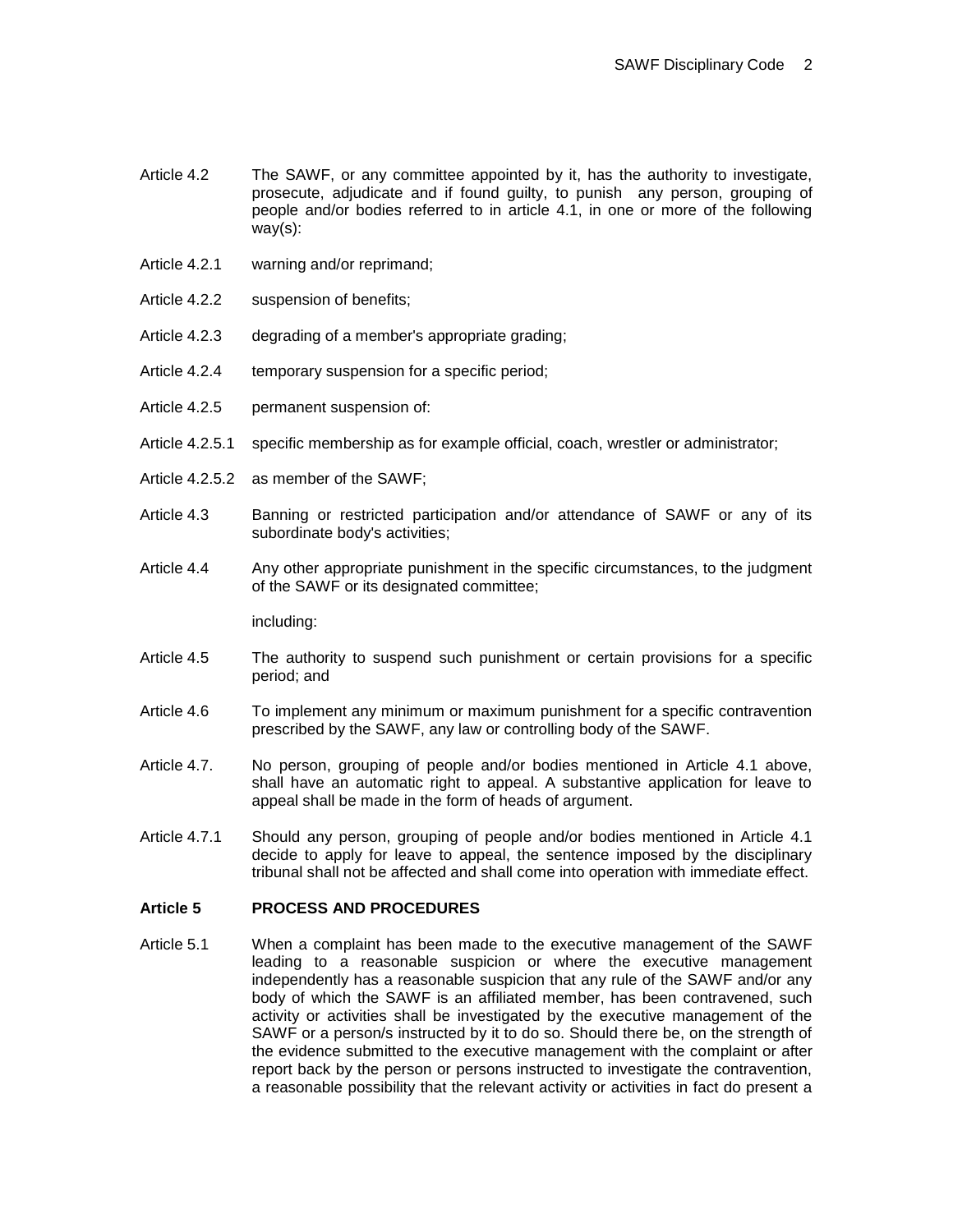contravention, a prosecutor shall be appointed to prepare a charge sheet and the matter shall be referred to a tribunal with due allowance for a proper procedure.

Such tribunal consisting of one or any number of persons to be appointed by the executive management, or its authorized representative, either from members of the SAWF or the general public with a view to resolving the specific contravention(s).

- Article 5.2 A person or persons appointed by the executive management of the SAWF, to investigate a matter, prepare a charge sheet and/or conduct the case before a tribunal, has all the powers necessary for the effective execution of their duties. These powers include the right to demand from any person, grouping of persons and/or bodies mentioned in article 4.1:
- Article 5.2.1 information in connection with the relevant matter;
- Article 5.2.2 documentation that relates to the relevant matter;
- Article 5.2.3 evidence and sworn affidavits in respect of the relevant matter;
- Article 5.2.4 to appear and give evidence before the tribunal.
- Article 6 When the matter is reported to the executive management or brought to its attention, the executive management and its members are compelled to maintain the highest degree of impartiality and avoid making any premature judgments or any other biased conduct.
- Article 7 Any matter of which notice has been taken and which may lead to a hearing must be treated as sub judice until after the hearing or until after completion of the investigation if no charge is to be laid.
- Article 8 The members of the tribunal must be impartial towards the matter over which they have to adjudicate. No member of the tribunal can be said to be impartial if such member of the tribunal is in possession of any information, regarding the matter before it, that could adversely influence him in reaching his decision or if any attempt is made to adversely influence such a member. If any member is adversely influenced in any way, such member will be required to recuse himself from the tribunal.
- Article 9 The transgressor (hereafter the accused) or his representative must be properly apprised of the nature of the charge that underlies the impending hearing. The accused must further receive 7 calendar days' notice and place of the hearing as well as his right to representation if he is not so represented.
- Article 10 The accused shall be afforded the opportunity to request copies of all written information at the disposal of the prosecutor within 7 calendar days after the accused has notified the Tribunal of his intention to defend the matter. The materiality of the information requested is an important consideration. Furthermore the rules of natural justice do not entail a general right to information.
- Article 11 The accused must within 7 calendar days of receiving the charge sheet indicate whether he intends defending the matter, as well as whether he will be represented or not.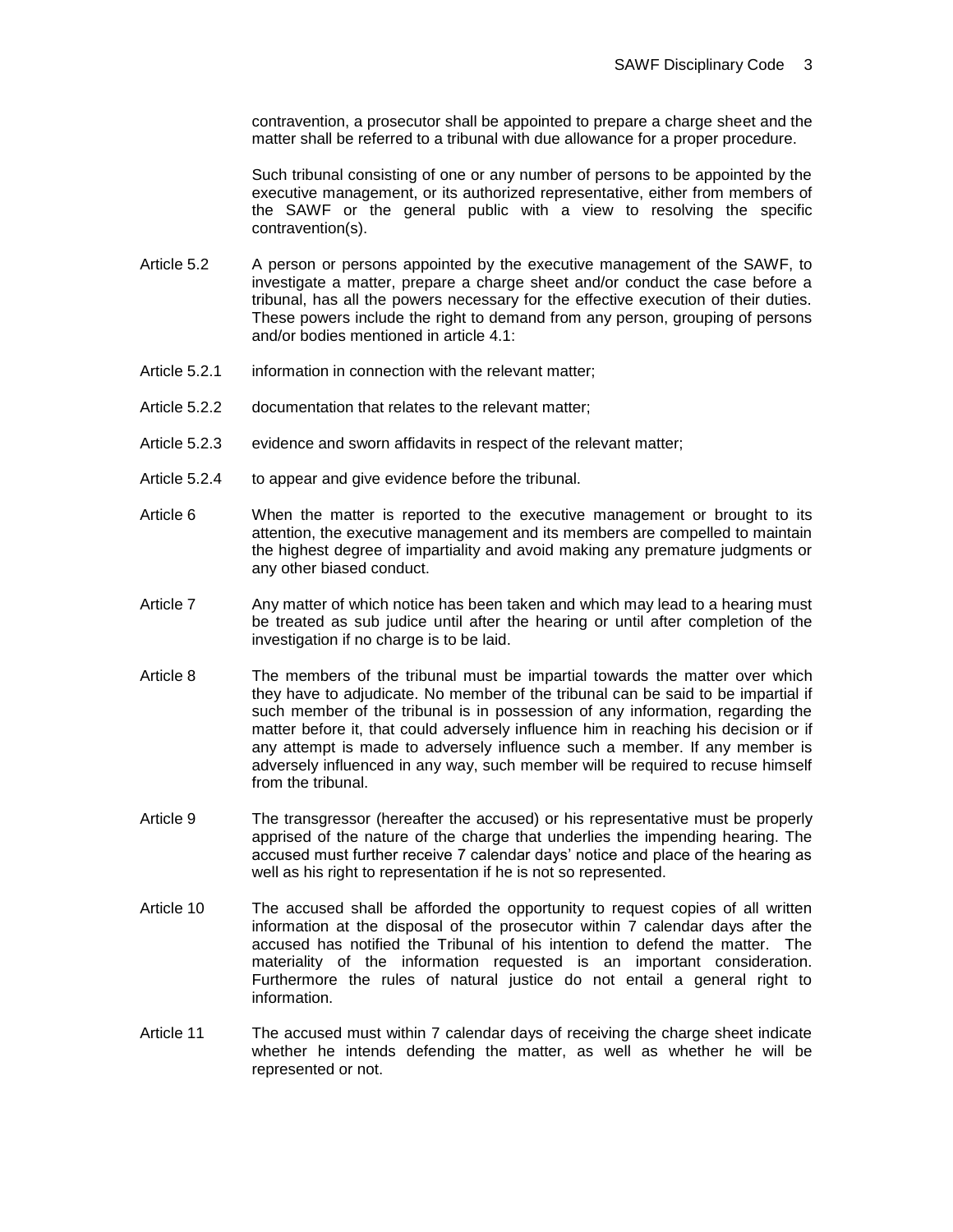Article 12 Should the accused prefer to do so he/she may before the start of the hearing hand in a plea of guilty in writing.

> The prosecutor, reflecting the choice of the accused and confirming that to his/her best knowledge and belief, no improper influence was exerted on the accused to deliver that plea, will submit this plea to the tribunal under cover of an affidavit.

> Where minor persons are involved, the prosecutor must indicate in the affidavit that the parent, guardian or coach of the person concerned had signed the plea of guilty, indicating agreement to the plea of guilty. The tribunal is authorized to accept such a plea of guilty in the absence of the accused and to decide on an appropriate sentence once the accused had the proper opportunity to submit written or verbal submissions for mitigation relating to the possible sentence.

- Article 13 The hearing is held at a time and place as determined by the tribunal and should the accused be absent without acceptable reason the hearing shall be concluded in the absence of the accused. In the event that the hearing is to be concluded in the absence of the accused, the prosecution shall still be required to prove the charges levelled against the accused.
- Article 14 The case must be held in camera should the accused be a minor or if, in the view of the tribunal, it will benefit the sport.
- Article 15 The accused and/or representatives may not improperly interfere with witnesses before or during the hearing.
- Article 16 The prosecutor and accused are responsible to ensure that witnesses testifying on their behalf before the tribunal are present at the hearing.
- Article 17 The following procedure is followed during the hearing:
- Article 17.1 The SAWF, through its appointed representative, shall be required to prove the charges against the accused on a balance of probabilities;
- Article 17.2 explains the mandate/appointment of the tribunal;
- Article 17.3 the accused is identified:
- Article 17.4 the tribunal keeps proper record of its proceedings;
- Article 17.5 the accused has the right to object against:
- Article 17.5.1 the powers of the tribunal;
- Article 17.5.2 the impartiality of members of the tribunal;
- Article 17.5.3 the charge/s, it being not a contravention of any relevant rule;
- Article 17.5.4 the jurisdiction of the tribunal in respect of the charge/s;
- Article 17.6 In the event of an objection in terms of article 17.5 the tribunal has to reject or grant the objection.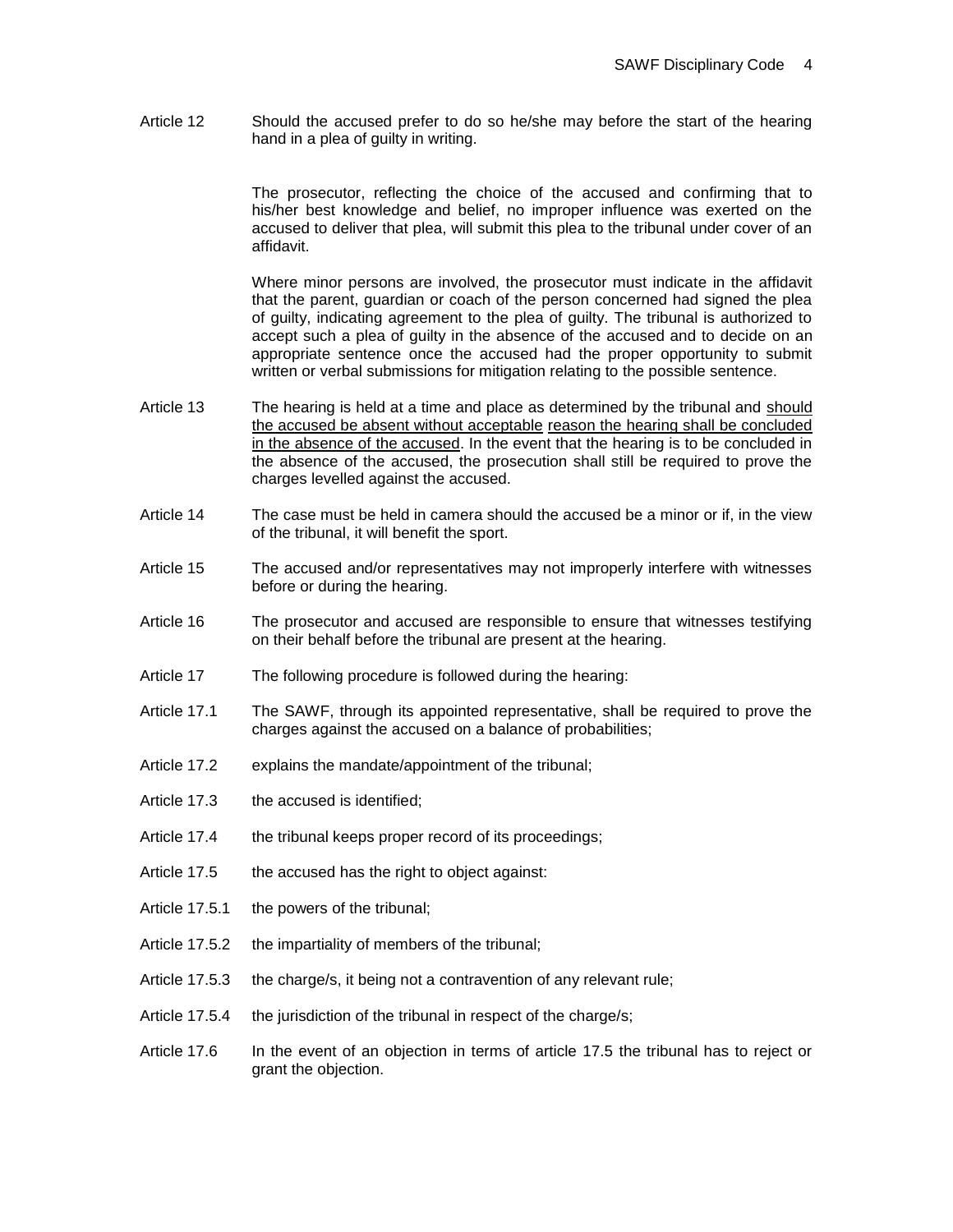Should the objection be granted in terms of article 17.5.1 the case is to be postponed to a specific date to enable the executive management to appoint a tribunal.

Should the objection be granted in terms of article 17.5.2, the member/s in question must recuse him/her/ themself/ves and the case be postponed to a specific date to enable the executive management to appoint a new member/s to the tribunal.

Should the objection be granted in terms of article 17.5.3, the case is concluded and deemed that the accused was never prosecuted.

Should the objection be granted in terms of article 17.5.4, the matter can be referred to the correct forum by the tribunal and the case is considered to be concluded.

Should any objection in terms of article 17.5.1 to 17.5.4 be rejected, the case will continue.

- Article 17.7 the charge sheet is put to the accused;
- Article 17.8 The accused is requested to plead on every separate charge. The following pleas can be made:
- Article 17.8.1 a plea of guilty;
- Article 17.8.2 a plea of not guilty;
- Article 17.8.3 **a plea of having been previously convicted on the same charge;**
- Article 17.8.4 a plea of having been previously acquitted of the same charge;
- Article 17.8.5 a plea in terms of 17.8.3/4 may be made together with a plea of not guilty in terms of 17.8.2.
- Article 17.9 In the event of a failure to plead, a plea of not guilty is recorded;
- Article 17.10 In the event of a plea of guilty, it is recorded as such and the prosecutor can lead evidence with a view to an appropriate sentence. The accused has the same right, to put evidence relative to the sentence, to the tribunal;
- Article 17.11 In the event of a plea of not guilty, the hearing continues by the leading of evidence by the prosecutor;
- Article 17.12 Should the presence of a witness (whether on behalf of the prosecutor or accused) not be possible for well-founded reasons and where the tribunal is of the opinion that it will be in the interest of justice and of the sport when it is evident that the evidence is essential, the evidence can be submitted in writing to the tribunal. This power will only be exercised by the tribunal in highly exceptional instances.
- Article 17.13 After a witness has given evidence, the accused or his/her representative has the opportunity to cross-examine the witness. There after the prosecutor has the opportunity to re-examine the witness in relation to aspects of the evidence by the witness already delivered, that in the opinion of the prosecutor need clarification. No new evidence may be produced by the prosecution during reexamination.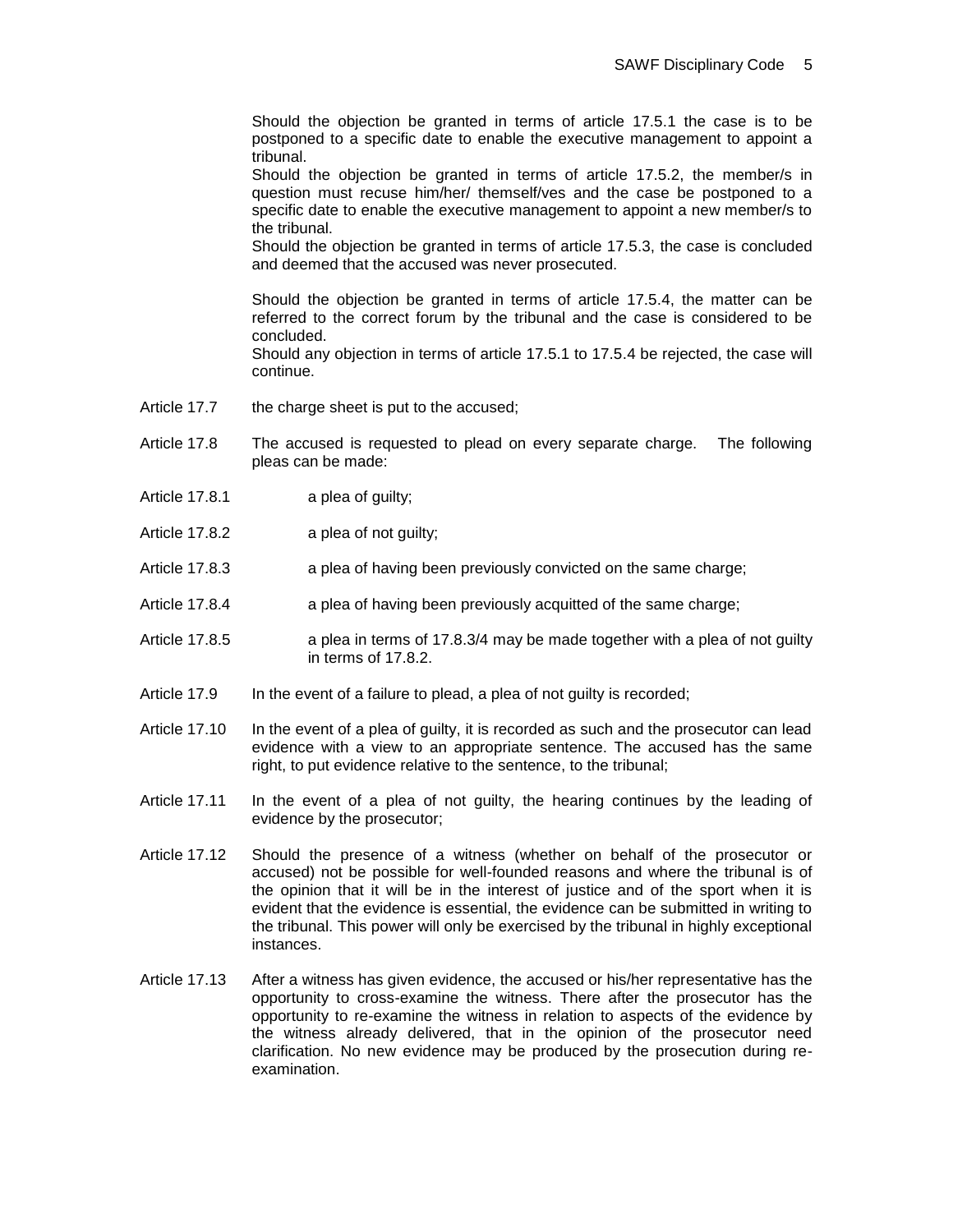- Article 17.14 Once all the evidence necessary has been led by the prosecutor and put before the tribunal, he closes his case and the accused or his/her representative has the opportunity to address the tribunal with a view to an application for dismissal of the accused on the basis that no case was proved against the accused. Should the tribunal grant the application, the accused goes free and if the application is rejected (for which the tribunal does not have to provide reasons) the case proceeds normally.
- Article 17.15 The accused then has the opportunity to state his/her side of the case by giving evidence and calling witnesses to give evidence on his/her behalf. Should the accused choose to give evidence in person, he/ she must testify first before other witnesses are called to testify on behalf of the defence. The defence is also allowed to submit other relevant documentary evidence, to the tribunal.

After the evidence of every witness on behalf of the defence, the prosecutor gets the opportunity to cross examine the witness/es on aspects of the evidence by the witness/es already delivered, that in the opinion of the prosecutor need clarification. Thereafter the accused or his representative has the opportunity to re-examine the witness in relation to aspects of the evidence by the witness already delivered, that in the opinion of the accused or his representative need clarification. No new evidence may be produced by the accused or his representative during re-examination. Once all the evidence deemed necessary, has been put to the tribunal by the defence, the accused or his/her representative closes the case on behalf of the defence;

- Article 17.16 The prosecutor then has the opportunity to address the tribunal and ask for conviction of the accused. Thereafter the accused or his/her representative gets the opportunity to address the tribunal in this regard and ask for acquittal;
- Article 17.17 The tribunal may adjourn or postpone the case to consider the verdict;
- Article 17.18 If found not guilty, the case is concluded and the accused acquitted. If found guilty the case continues;
- Article 17.19 If the accused is found guilty, the prosecution and the accused have the opportunity to lead evidence for conviction with aggravating circumstances or mitigating punishment respectively;
- Article 17.20 The tribunal may adjourn or postpone the case to consider the sentence;
- Article 17.21 The accused's/SAWF's right to apply for leave to appeal against the decision of the tribunal should be explained to the accused/SAWF and should the accused/SAWF elect to apply for leave to appeal, such notice confirming his/her/its intention to apply for leave to appeal must be given to the executive management/the accused's appointed representative within 48 hours from the date the sentence was passed. The Applicant shall be required to furnish the tribunal appointed to hear the application with written grounds upon which the application shall be based within 14 calendar days after receipt of the transcription of proceedings and written reasons for the verdict from the tribunal;
- Article 17.22 The application for leave to appeal shall be considered by the presiding officer who presided over the initial hearing. The application shall be considered solely on the written Heads of Argument handed in by the Applicant and Respondent.
- Article 17.23 The Applicant shall hand to the Respondent and Presiding Officer, written Heads of Argument within 5 calendar days before the date set by the presiding officer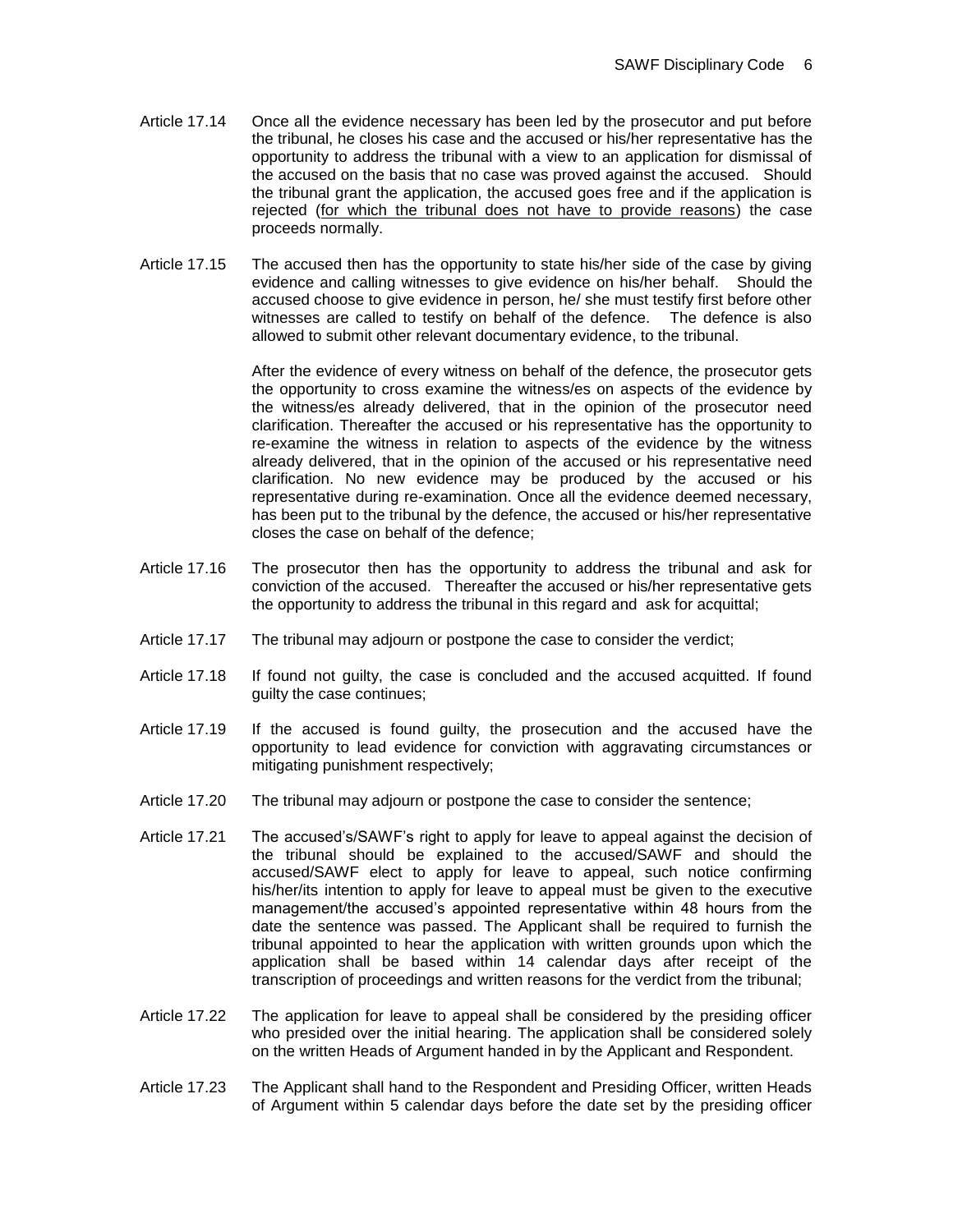considering the application. The Respondent shall be required to hand to the Applicant and Presiding Officer, written Heads of Argument within 3 calendar days before the date set by the presiding officer considering the application.

- Article 17.24 In order for leave to appeal to be granted, the Applicant shall need to prove that another presiding officer presiding over the hearing would have come to a different conclusion.
- Article 17.25 A party requiring the proceedings to be transcribed shall be liable for the costs of such transcription.
- Article 18.1 The accused shall be liable for his own costs as well as the costs of the proceedings (which proceedings shall include but not be limited to the disciplinary hearing and the appeal hearing) as specified in 18.3, in the event that the tribunal finds in favour of the SAWF.
- Article 18.2 In the event that the accused successfully defends the disciplinary hearing or successfully appeals the findings of the disciplinary tribunal, the SAWF shall be liable for its own costs as well as the costs incurred by the accused up to a maximum amount of R5 000.00.
- Article 18.3 The costs shall be as follows:
- Article 18.3.1 R 5 000.00 per person appointed to constitute a tribunal;
- Article 18.3.2 R 5 000.00 per person appointed as prosecutor on behalf of the SAWF.
- Article 18.4.1 In the event that the accused is found guilty, the accused shall have until noon (12:00) on the day preceding the appeal hearing to pay the costs as contemplated in paragraph 18.3 above.
- Article 18.4.2 Should the accused fail to pay the costs as contemplated in paragraph 18.3 timeously, as stipulated in paragraph 18.4.1, his right to appeal shall lapse and a renewed application for leave to appeal must be brought, together with an explanation, under oath, as to why the costs as contemplated in paragraph 18.3 above had not been paid timeously.
- Article 18.4.3 Should the accused provide a satisfactory explanation as to why he had not paid the costs as contemplated in paragraph 18.3 above timeously, he shall be granted leave to appeal.
- Article 18.4.4 The accused shall be required to pay the costs as contemplated in paragraph 18.3 above within one week of being granted leave to appeal, failing which the accused's right to appeal shall lapse once again and the accused shall no longer have the right for leave to appeal.
- Article 18.4.5 A second date for the appeal hearing shall be set only once the accused has paid the costs, as contemplated in paragraph 18.3 above, within one week period prescribed by paragraph 18.4.4.
- Article 19 In the event that the accused/SAWF is granted leave to appeal, an appeal committee is to be appointed for the hearing by the executive management in terms of the constitution of the SAWF. The accused or his/her representative has the right to present written grounds of appeal, verbally to the appeal committee and the prosecutor (or another prosecutor appointed for this purpose by the executive management) or its authorized representative, also has the right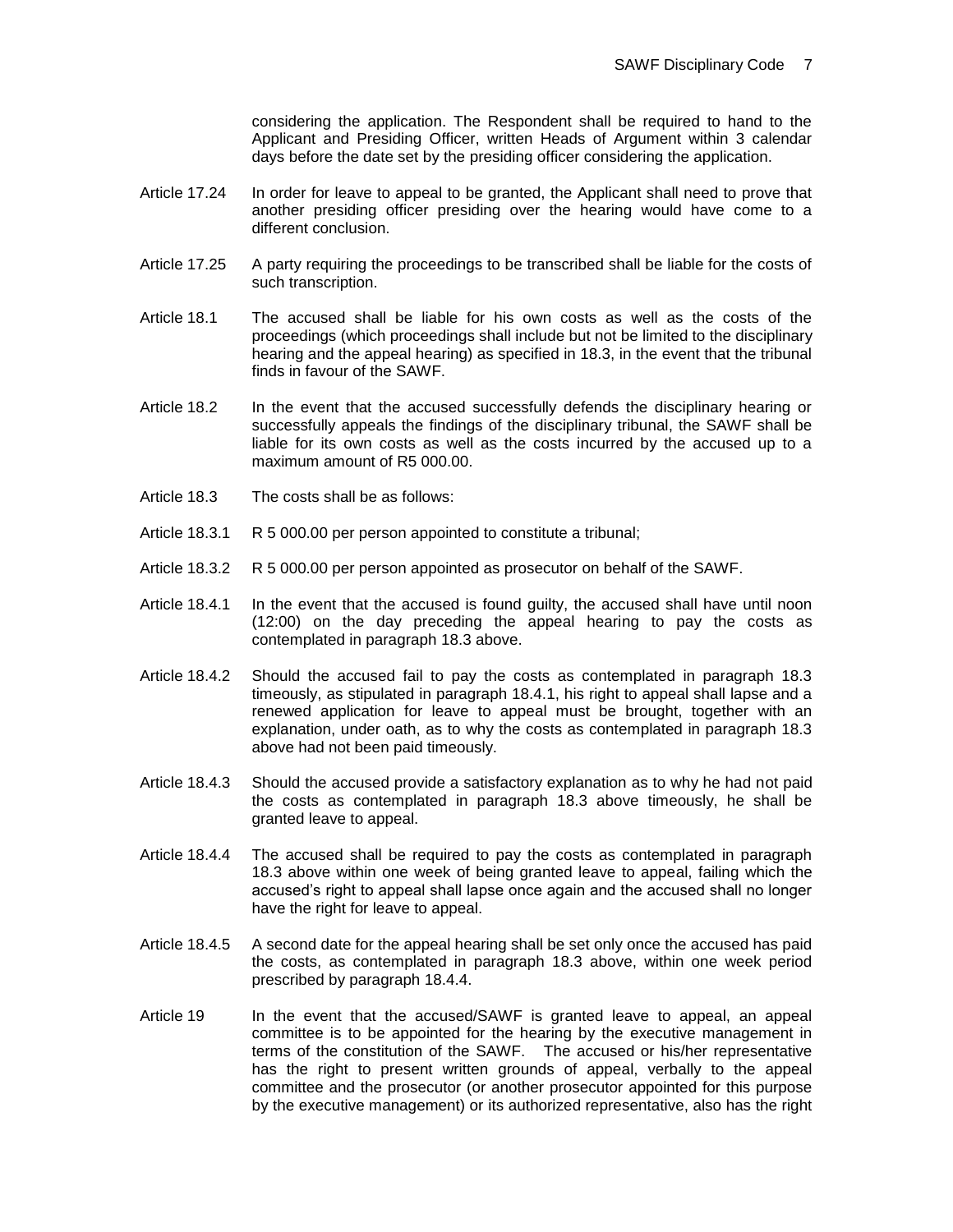to appear before the appeal committee with a view to presenting argument for the upholding of the conviction and/or sentence;

- Article 20 The Appellant shall hand in written Heads of Argument to the appointed appeal tribunal as well as to the Respondent within 5 (five) calendar days before the hearing of the appeal. The Respondent shall be required to hand in written Heads of Argument to the appointed appeal tribunal as well as to the Appellant within 3 (three) calendar days before the hearing of the appeal.
- Article 21 The appeal committee decides on the matter based only on the documentation before them, taking into consideration verbal argument, if any and the decision of the appeal committee is final, except where rules of a body to which the SAWF is affiliated, provide differently for specific cases. In such instances the accused has the right to make use of such procedures against the upholding of the conviction and/or sentence, on condition that the sentence is implemented as stipulated in article 4.7 above pending any further measures by the accused.

## **Article 22 GRIEVANCE PROCEDURE**

## **Article 22.1 Introduction**

- Article 22.1.1 Where a member wishes to lodge a grievance or complaint, he/she shall do so in accordance with the SA Wrestling Federation's Grievance Procedure. The aim is to enable members to have their grievances resolved fairly and speedily, as this is in the best interests of both the member and the SAWF.
- Ar5ticle 22.1.2 Members may lodge their grievances without fear of victimisation.

## **Article 22.2 Definition**

- Article 22.2.1 A grievance is any dissatisfaction or feeling of injustice or perceived unfair treatment in connection with a member's membership or related situation that is brought to the attention of an office bearer of the SAWF or affiliated wrestling association or wrestling club, with the exception of the outcome of any disciplinary procedure or inquiry.
- Article 22.2.2 Members can submit grievances without any prejudice whatsoever regarding their membership and related conditions.

## **Article 22.3 Grievance procedure** *Stage 1*

- Article 22.3.1 Members who wish to raise any issue in which they are directly concerned must first verbally raise it with their office bearer in the next higher line of authority in the SAWF hierarchy, from club level upwards, making it clear that this is the first step in the procedure. The principle is to respect the lines of authority within the SAWF structure.
- Article 22.3.2 If any issue affects more than two members, not more than two of the members concerned will raise the issue on the rest of the members' behalf.
- Article 22.3.3 The office bearer concerned will use his/her best endeavours to resolve the issue and communicate the outcome to the member/s as soon as possible.
- Article 22.3.4 Only when a satisfactory solution is not reached, will *Stage 2* come into operation.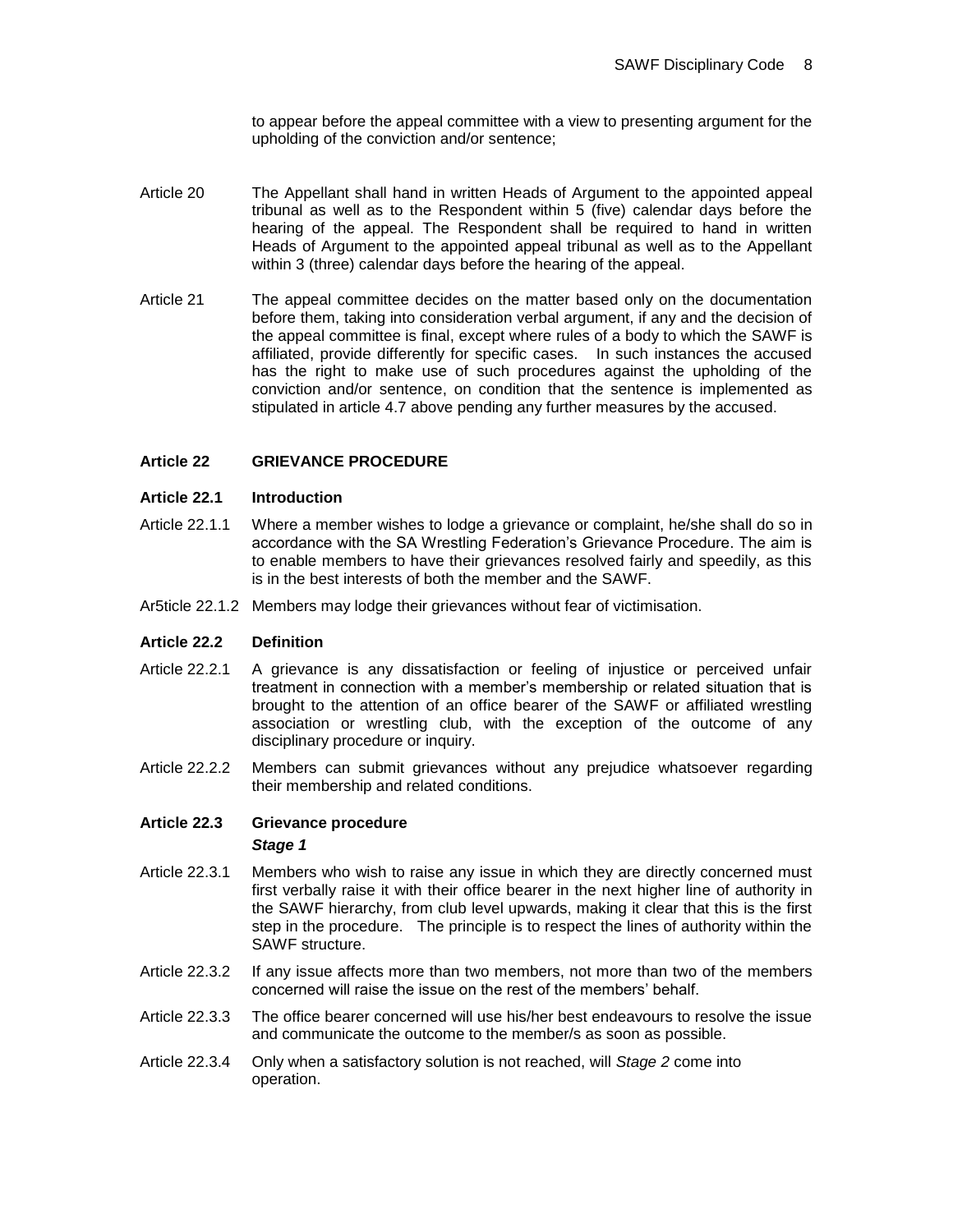# *Article 22.4 Stage 2 – Senior Authorised Office Bearers* Club Level – Club Chairperson Association Level – Association President Council Level – Respective SAWF Council Chairpersons Federation Level – SAWF President

- Article 22.4.1 Should any of the above Senior Authorised Office Bearers not be available, or personally involved on a specific occasion, the person who normally acts on behalf of the senior office bearer concerned will be mandated as being the Senior Authorised Office Bearer for that particular occasion.
- Article 22.4.2 The aggrieved member/s may now submit a written grievance/s to a senior authorised office bearer in line with the above hierarchical organisation who will deal with the matter. The written grievance must also include proposed solutions for the senior office bearer to consider.
- Article 22.4.3 The senior office bearer will consider the written grievance/s and proposed solution and may have discussions with the involved party/parties. The senior office bearer will attempt to resolve the grievance/s through mutual consensus.
- Article 22.4.4 Should the matter not be resolved through mutual consensus, the senior office bearer's decision in solving the grievance shall be final and binding on the parties involved.
- Article 22.4.5 If the member's line of authority is through his/her senior office bearer, this stage shall be the only stage available.
- Article 22.4.6 It would be in the senior office bearer's discretion to involve an unbiased outsider to attend to the grievance. The unbiased outsider can make recommendations to solve the grievance. However, the senior office bearer's decision to accept or reject the recommendation in full or in part shall be final.

#### **Article 22.5 Procedural aspects**

- Article 22.5.1 Records of the proceedings will be kept.
- Article 22.5.2 The records will be placed on the member/s file/s and the grievance file/s with the Secretary-General of the SAWF.

#### **Article 22.6 Interpretation**

In the event of any dispute as to the interpretation of this Grievance Procedure, or rules of the SAWF, or any dispute flowing from this Grievance Procedure or rules, the decision of the President of the SAWF or the Senior Office Bearer who normally acts on his behalf when the President is not available or is personally involved, shall be final and binding.

#### **Article 23 AMENDMENTS TO THE DISCIPLINARY CODE & GRIEVANCE PROCEDURE**

The executive management of the SAWF approves the disciplinary code/grievance procedure and any amendment thereof on recommendation of the legal advisory committee.

S J (Sarel) Steyn Adv. Pieter v d Schyf Chairman, Legal advisory committee. Legal Advisor